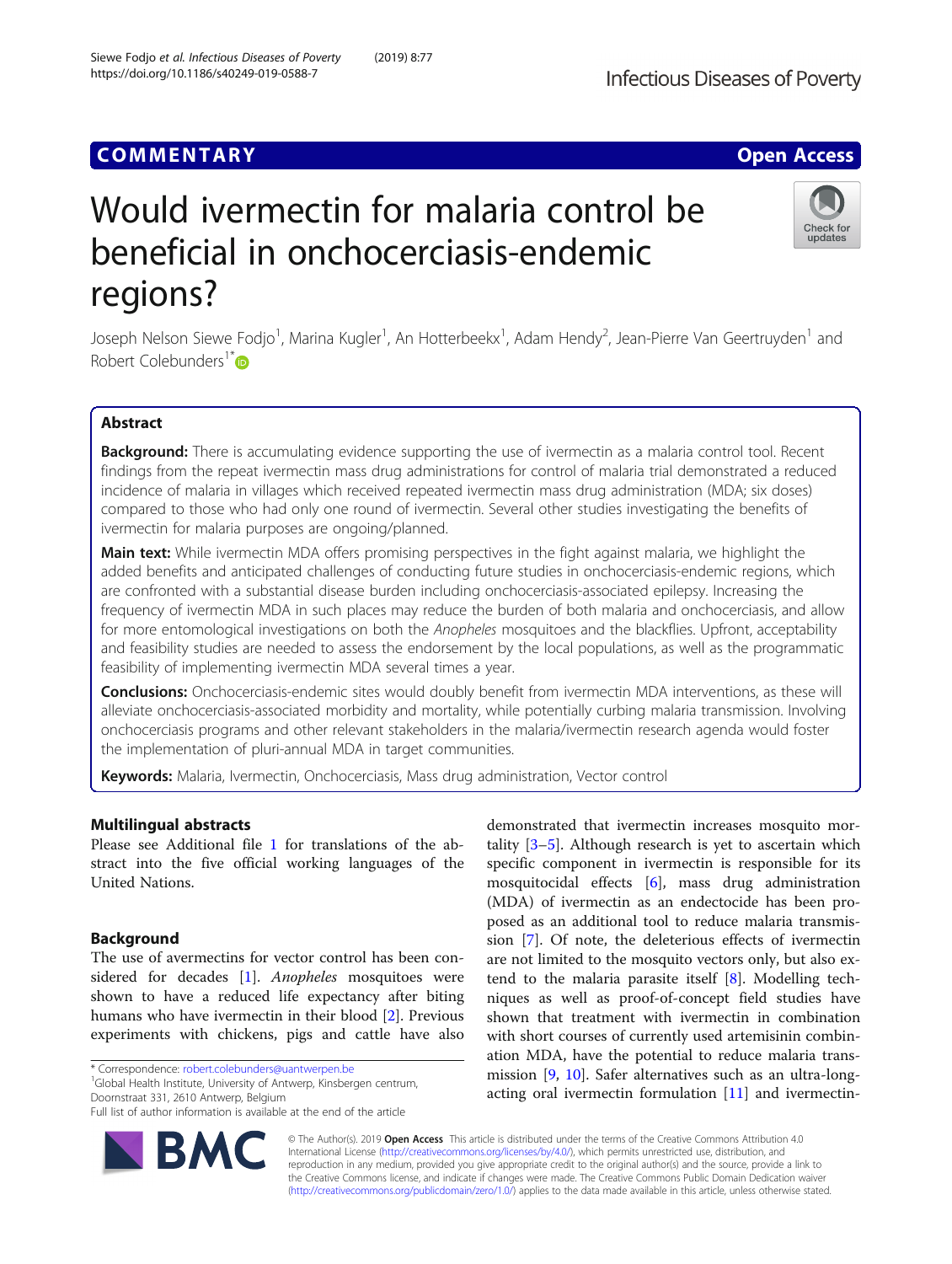based toxic sugar baits [[12\]](#page-3-0) equally offer promising perspectives for future malaria control initiatives. The antiparasitic drug moxidectin is under consideration for large scale use against onchocerciasis; but in contrast to ivermectin, moxidectin is unable to knockdown the malaria vector after being ingested during a blood meal [[13\]](#page-3-0).

In a recent cluster-randomized study (the repeat ivermectin mass drug administrations for control of malaria [RIMDAMAL] trial) performed in a high malaria transmission area in Burkina Faso [[10\]](#page-3-0), Foy et al. randomized villages to either an intervention or a control group. All eligible village residents received a single oral dose of ivermectin (150–200 μg/kg) and albendazole (400 mg), while the intervention villages received five additional doses of ivermectin alone at 3-week intervals over an 18 week period. The crude cumulative malaria incidence was lower in the intervention group (648 episodes among 327 children; 2.00 episodes per child) than in the control group (647 episodes among 263 children; 2.49 episodes per child;  $P < 0.0001$ ). After adjusting for sex and village/household clustering, children in the intervention villages had a 20% decreased risk of malaria compared to those in the control group (risk ratio: 0.80 [95% *CI*: 0.70 to 0.91]; risk difference: -0.49 [95% *CI*: − 0.79 to  $-$  0.21],  $P = 0.0009$ ). While these findings clearly demonstrate the benefits of more frequent ivermectin MDA, other similar trials are needed to confirm them.

#### Main text

The RIMDAMAL trial adds to existing evidence suggesting that ivermectin may become a new tool to improve malaria control. Moreover, the trial showed that repeated ivermectin MDA seems safe [\[10](#page-3-0)]. Presently, ivermectin is commonly used for the control and treatment of onchocerciasis, a filarial disease caused by the nematode Onchocerca volvulus, which is transmitted by blackflies (Simuliidae). As an endectocide, ivermectin targets ligand-gated chloride channels in invertebrates, which are necessary for their neuromuscular transmission. While ivermectin is very active against O. volvulus microfilariae, studies have failed to show an increased mortality among blackflies which fed on ivermectintreated persons [[14\]](#page-3-0). However, the ivermectin dosage and frequency of administration in the previous studies were lower than the RIMDAMAL regimen.

It would therefore be useful to conduct similar RIM-DAMAL trials in places with ongoing onchocerciasis transmission, more so because in several endemic settings is Africa, onchocerciasis is still associated with a substantial burden of disease including onchocerciasisassociated epilepsy (OAE) [[15\]](#page-3-0). By implementing ivermectin MDA several times a year, not only malaria but also onchocerciasis-associated morbidity and mortality can be prevented. During such trials in onchocerciasis foci, entomological investigations should be conducted concomitantly to investigate the effect of different ivermectin regimens on Anopheles/blackfly survival. Blood obtained from trial participants can be ingested by noninfected Anopheles/blackflies from an insectary using membrane-feeding methods in a laboratory setting, followed by close monitoring of the insects. Indeed, the membrane-feeding approach is reliable and more ethically acceptable than exposing human baits to natural insects' bites. Another advantage of conducting such research in onchocerciasis-endemic regions is that there are already existing networks of community-directed distributors of ivermectin, with field experience in MDA.

Currently, onchocerciasis transmission is still ongoing in several endemic sites due to suboptimal adherence to yearly community-directed treatment with ivermectin (CDTI) [[15\]](#page-3-0). Consequently, we expect that implementing pluri-annual ivermectin MDA and achieving a satisfactory coverage in these communities would entail a number of constraints including logistical issues, financial limitations, and increased risk of adverse events (Table[1\)](#page-2-0). Therefore, while new trials to investigate the strategy of repeated ivermectin treatments to reduce malaria transmission are being planned, feasibility studies should be undertaken using mixed methods. The acceptability, potential endorsement by the local population, programmatic feasibility, and the cost of implementing ivermectin MDA several times a year should be assessed before next big studies are conducted. Additionally, the sustainability of such a scheme would require greater quantities of ivermectin and more local resources for its distribution; this can only be achieved via an increased commitment of pharmaceutical companies and availability of multilateral funds to finance drug access in the long term [\[7](#page-3-0)].

An intriguing finding of the RIMDAMAL trial that is of interest for MDA programs, is that a relatively large number of under-five children were treated with ivermectin and no drug-related side effects were observed [[10\]](#page-3-0). These results suggest that the frequent exclusion of children aged 5 years and below during CDTI in many endemic communities needs to be reconsidered. This is important because untreated children who are infected with O. volvulus constitute a human reservoir for the parasite. Also, in settings of high onchocerciasis transmission, OAE including nodding syndrome commonly occurs in children as young as 3 years [\[15\]](#page-3-0). Moreover, given that the risk of developing OAE depends on the intensity of O. volvulus infection during childhood [\[20](#page-3-0)], it is possible that OAE will altogether be averted in children who receive ivermectin early enough as this may prevent a peak microfilarial density capable of triggering seizures. Therefore, clinical trials investigating the safety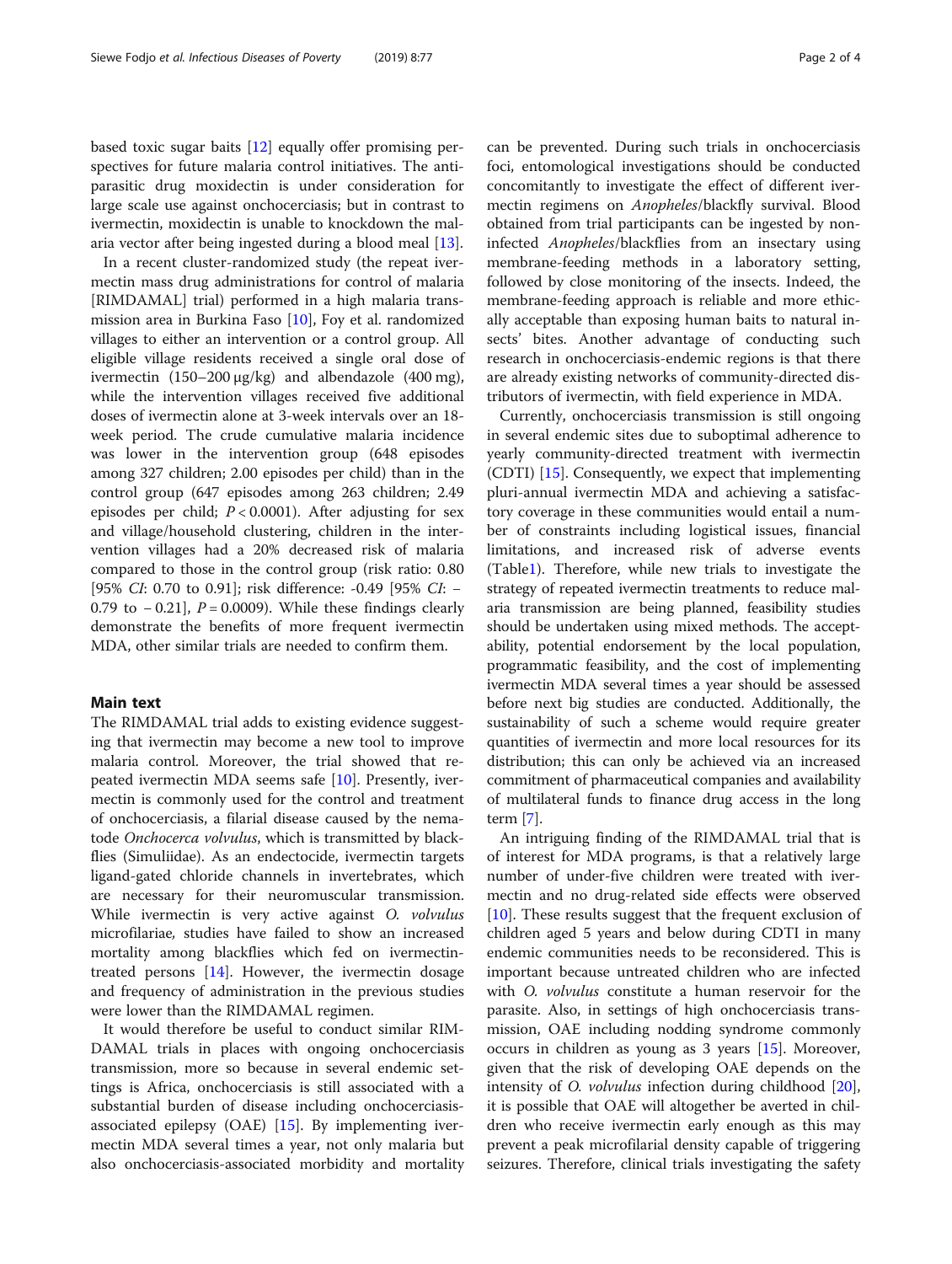<span id="page-2-0"></span>Table 1 Possible challenges to implement multiple ivermectin treatments annually

| Challenge             | Possible explanation                                                                                                                                                                                                               | Remarks                                                                                                                                                                                                                                                                              | Proposed perspectives                                                                                                                                                                                                                                                                                                              |
|-----------------------|------------------------------------------------------------------------------------------------------------------------------------------------------------------------------------------------------------------------------------|--------------------------------------------------------------------------------------------------------------------------------------------------------------------------------------------------------------------------------------------------------------------------------------|------------------------------------------------------------------------------------------------------------------------------------------------------------------------------------------------------------------------------------------------------------------------------------------------------------------------------------|
| Increased<br>cost     | - Reticence from drug manufacturers to<br>provide additional huge quantities of<br>ivermectin for free.<br>- Increased local cost for ivermectin<br>distribution, because of more logistical<br>needs and multiplied labour force. | Multiple CDTI per year would increase absolute<br>cost, but the public health benefits for both<br>malaria and neglected tropical diseases would<br>be huge.                                                                                                                         | - Secure external funding to sustain pluri-<br>annual CDTI.<br>- Convince drug manufacturers to continue<br>providing the drug for free.                                                                                                                                                                                           |
| Reduced<br>compliance | - Fear of side effects.<br>- Ignorance, lack of education and<br>sensitization about CDTI.                                                                                                                                         | Most adverse effects of ivermectin are due to<br>an initially high microfilarial density or loasis<br>co-infection. Rarely, adverse effects may still<br>occur outside these circumstances but often<br>requires abnormally high drug dosages and/or<br>frequency of administration. | - Use a test-and-not-treat approach in co-<br>endemic settings [16].<br>- Respect dosages of 150-200 µg/kg.<br>- Educate the population on the health<br>benefits of CDTI.<br>- Reassure the population that side effects<br>will decrease with subsequent doses of<br>ivermectin, as the microfilarial density<br>keeps reducing. |
| Drug<br>resistance    | Increased exposure to ivermectin due to<br>a higher frequency of treatment may<br>induce ivermectin resistance in the<br>parasite [17].                                                                                            | Polytherapy could help prevent drug resistance<br>to a single drug. During the RIMDAMAL study<br>for instance, ivermectin was co-administered<br>with albendazole.                                                                                                                   | - Monitor drug resistance.<br>- Provide ivermectin in combination with<br>other drugs using an integrated MDA<br>approach [18].                                                                                                                                                                                                    |
| Drug<br>interactions  | Ivermectin can interact with a number<br>of molecules, including anti-infectious<br>agents [19].                                                                                                                                   | Important for drugs that are taken regularly,<br>such as anti-epileptic drugs or antiretroviral<br>drugs.                                                                                                                                                                            | Individuals presenting a risk for drug<br>interactions should not receive a multi-dose<br>ivermectin treatment regimen.                                                                                                                                                                                                            |

CDTI Community-directed treatment with ivermectin, MDA Mass drug administration, RIMDAMAL Repeat ivermectin mass drug administrations for control of malaria

of ivermectin in children below 5 years and/or 15 kg of body weight should be considered.

Finally, Foy et al. [[10\]](#page-3-0) conducted the RIMDAMAL study only during the rainy season as they expected a higher malaria incidence during that period. Their observations showed that the difference in malaria incidence between the two study groups was widest 1–2 weeks after the third and sixth ivermectin MDA. It is unlikely that the observed pattern is related to rainfall levels during the study, as the authors themselves attributed it to the pharmacokinetics and mosquitocidal activity of ivermectin  $[10]$  $[10]$ . Ideally, we suggest a study in which ivermectin MDA would be initiated 1–2 weeks before the rainy season, such that the ivermectin concentration in treated participants will be sufficiently high by the time rainfall resumes. We realise however that we have limited ability to predict rains and that, given the short half-life of ivermectin, such an approach may require repeated/multiple doses of ivermectin in the event of delayed rainfalls.

### Conclusions

As the research agenda concerning the use of ivermectin for malaria control is advancing [\[7\]](#page-3-0), it would be beneficial to collaborate with onchocerciasis control programs to discuss eventual possibilities of increasing ivermectin MDA frequency in areas which are co-endemic for both onchocerciasis and malaria. Potentially, this may reduce malaria transmission, but it will certainly reduce onchocerciasis-associated morbidity and mortality.

## Additional file

[Additional file 1:](https://doi.org/10.1186/s40249-019-0588-7) Multilingual abstracts in the five official working languages of the United Nations. (PDF 488 kb)

#### Abbreviations

CDTI: Community-directed treatment with ivermectin; MDA: Mass drug administration; OAE: Onchocerciasis-associated epilepsy; RIMDAMAL: Repeat ivermectin mass drug administrations for control of malaria

#### Acknowledgements

Not applicable.

#### Authors' contributions

CR, SFJN and KM reviewed the literature and wrote the initial draft. All authors critically reviewed, edited and approved the final manuscript.

#### Funding

Colebunders R received funding from the European Research Council (ERC) grant number 671055, project title NSETHIO.

#### Availability of data and materials

Not applicable

Ethics approval and consent to participate Not applicable.

#### Consent for publication

Not applicable.

#### Competing interests

The authors declare that they have no competing interests.

#### Author details

<sup>1</sup>Global Health Institute, University of Antwerp, Kinsbergen centrum, Doornstraat 331, 2610 Antwerp, Belgium. <sup>2</sup>Department of Pathology, University of Texas Medical Branch, Galveston, USA.